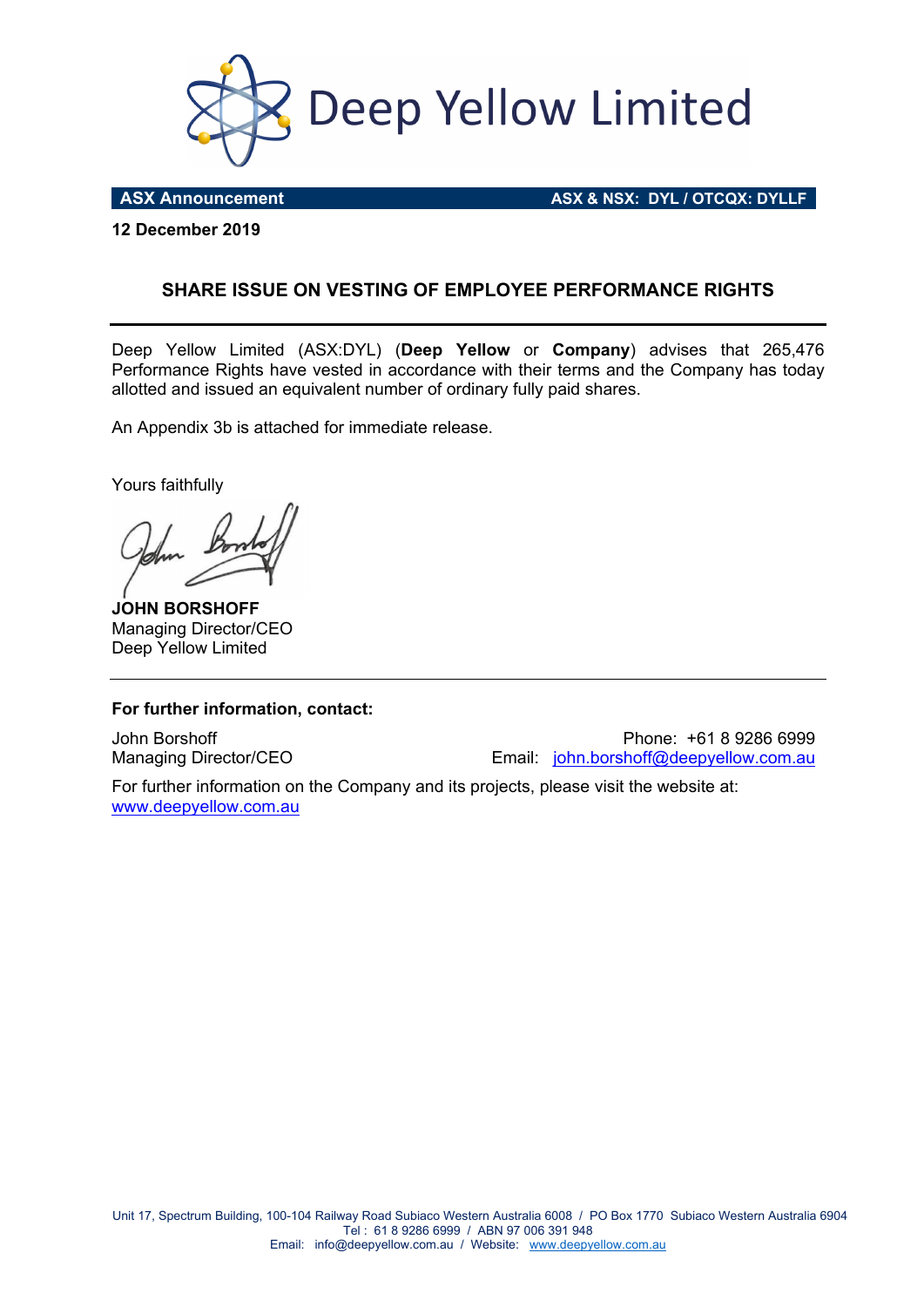*Rule 2.7, 3.10.3, 3.10.4, 3.10.5*

# **Appendix 3B**

# **New issue announcement, application for quotation of additional securities and agreement**

*Information or documents not available now must be given to ASX as soon as available. Information and documents given to ASX become ASX's property and may be made public.* 

Introduced 01/07/96 Origin: Appendix 5 Amended 01/07/98, 01/09/99, 01/07/00, 30/09/01, 11/03/02, 01/01/03, 24/10/05, 01/08/12, 04/03/13

Name of entity

#### **DEEP YELLOW LIMITED**

ABN

**97 006 391 948** 

We (the entity) give ASX the following information.

## **Part 1 - All issues**

*You must complete the relevant sections (attach sheets if there is not enough space).*

1 +Class of +securities issued or to be issued

Fully paid ordinary shares

265,476 shares

- 2 Number of <sup>+</sup>securities issued or to be issued (if known) or maximum number which may be issued
- 3 Principal terms of the <sup>+</sup>securities (e.g. if options, exercise price and expiry date; if partly paid +securities, the amount outstanding and due dates for payment; if +convertible securities, the conversion price and dates for conversion)

+ See chapter 19 for defined terms.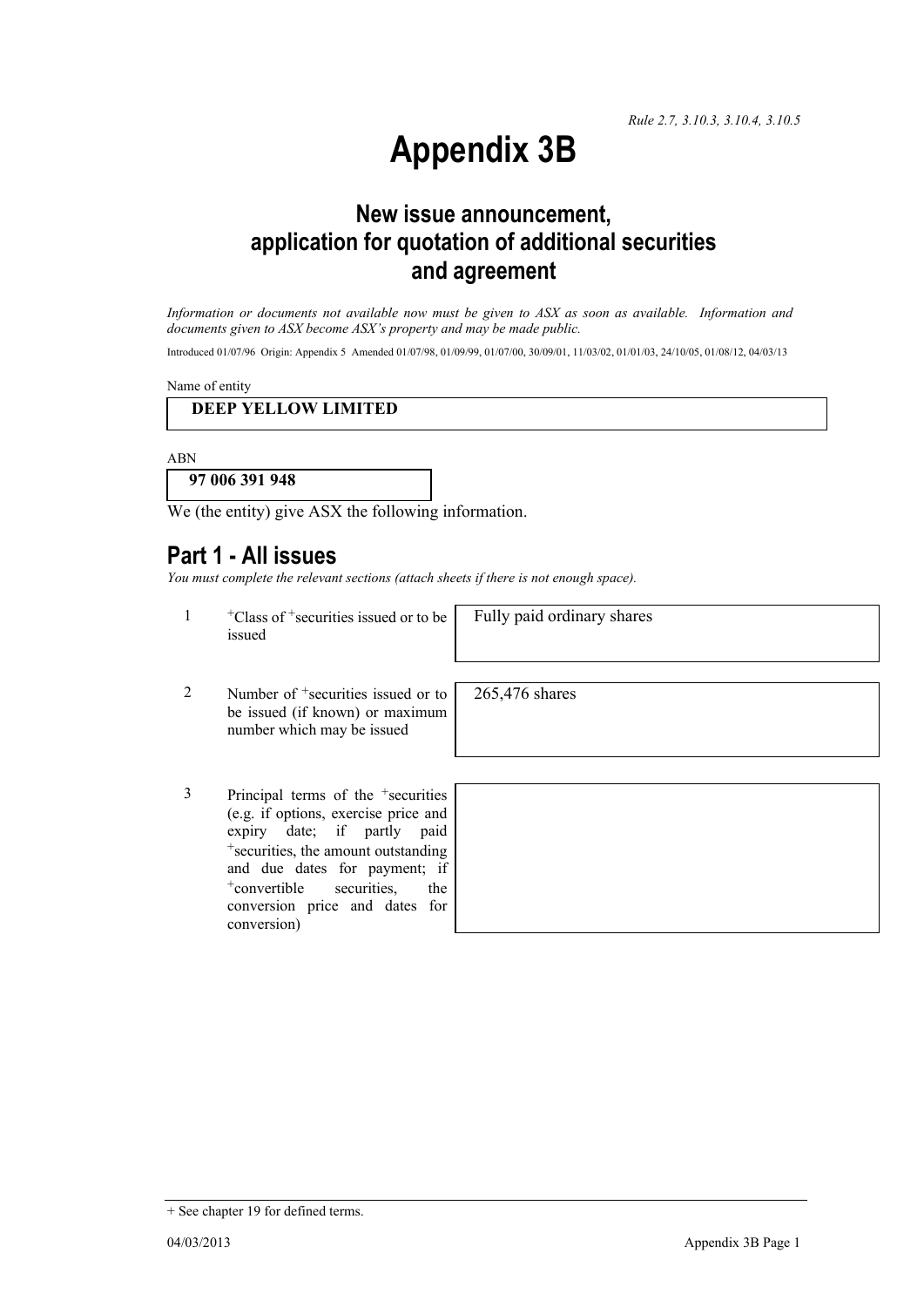| $\overline{4}$ | Do the <sup>+</sup> securities rank equally in<br>all respects from the <sup>+</sup> issue date<br>with an existing <sup>+</sup> class of quoted<br>+securities?                                                                                                                                                                                                                                                                   | Yes, shares will rank equally with the existing class<br>ordinary shares on issue. |
|----------------|------------------------------------------------------------------------------------------------------------------------------------------------------------------------------------------------------------------------------------------------------------------------------------------------------------------------------------------------------------------------------------------------------------------------------------|------------------------------------------------------------------------------------|
|                | If the additional <sup>+</sup> securities do not<br>rank equally, please state:<br>the date from which they do<br>the extent<br>to which<br>they<br>$\bullet$<br>the<br>participate<br>for<br>next<br>dividend, (in the case of a trust,<br>distribution) or interest payment<br>the extent to which they do not<br>$\bullet$<br>rank equally, other than in<br>relation to the next dividend,<br>distribution or interest payment |                                                                                    |
| 5              | Issue price or consideration                                                                                                                                                                                                                                                                                                                                                                                                       | <b>SNIL</b>                                                                        |
| 6              | Purpose of the issue<br>(If issued as consideration for the<br>of assets,<br>acquisition<br>clearly<br>identify those assets)                                                                                                                                                                                                                                                                                                      | Issue of shares to employees following vesting of<br>performance rights.           |
| 6a             | Is the entity an $\pm$ eligible entity that<br>obtained<br>security<br>holder<br>has<br>approval under rule 7.1A?                                                                                                                                                                                                                                                                                                                  | No                                                                                 |
|                | If Yes, complete sections $6b - 6h$ in<br>relation to the $+$ securities the<br>subject of this Appendix 3B, and<br>comply with section 6i                                                                                                                                                                                                                                                                                         |                                                                                    |
| 6b             | date the security holder<br>The<br>resolution under rule 7.1A was<br>passed                                                                                                                                                                                                                                                                                                                                                        | N/A                                                                                |
| 6c             | Number of $+$ securities<br>issued<br>without security holder approval<br>under rule 7.1                                                                                                                                                                                                                                                                                                                                           | N/A                                                                                |
| 6d             | Number of <sup>+</sup> securities issued with<br>security holder approval under rule<br>7.1A                                                                                                                                                                                                                                                                                                                                       | N/A                                                                                |
| 6e             | Number of <sup>+</sup> securities issued with<br>security holder approval under rule<br>7.3, or another specific security<br>holder approval (specify date of<br>meeting)                                                                                                                                                                                                                                                          | N/A                                                                                |
| 6f             | Number of <sup>+</sup> securities issued under<br>an exception in rule 7.2                                                                                                                                                                                                                                                                                                                                                         | N/A                                                                                |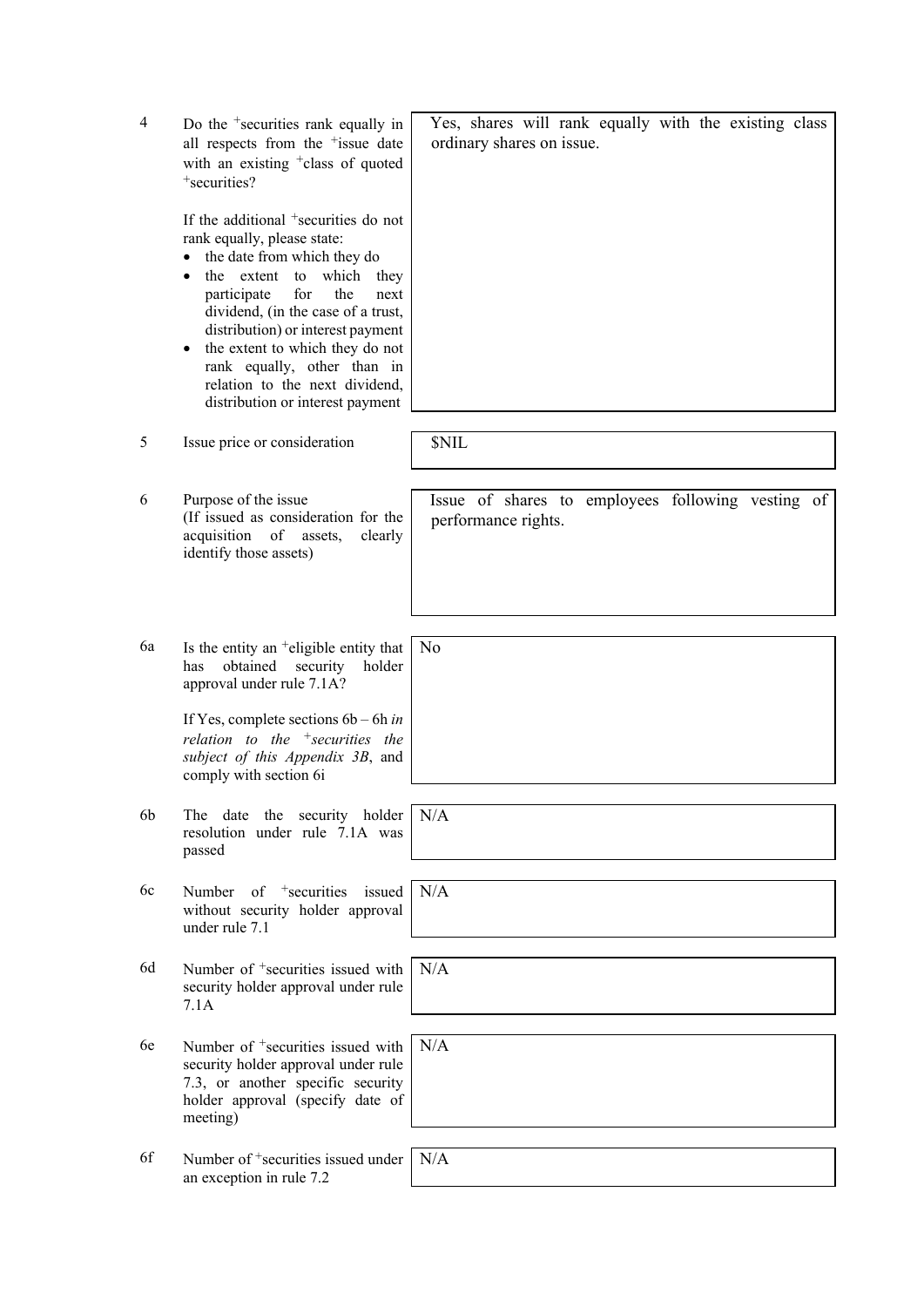- 6g If +securities issued under rule 7.1A, was issue price at least 75% of 15 day VWAP as calculated under rule 7.1A.3? Include the +issue date and both values. Include the source of the VWAP calculation. N/A
- 6h If +securities were issued under rule 7.1A for non-cash consideration, state date on which valuation of consideration was released to ASX Market Announcements
- 6i Calculate the entity's remaining issue capacity under rule 7.1 and rule 7.1A – complete Annexure 1 and release to ASX Market Announcements
- 7 +Issue dates

Note: The issue date may be prescribed by ASX (refer to the definition of issue date in rule 19.12). For example, the issue date for a pro rata entitlement issue must comply with the applicable timetable in Appendix 7A.

Cross reference: item 33 of Appendix 3B.

|   |                                                                                                                                                      | Number     | <sup>+</sup> Class          |
|---|------------------------------------------------------------------------------------------------------------------------------------------------------|------------|-----------------------------|
| 8 | Number and <sup>+</sup> class of all <sup>+</sup> securities<br>quoted on ASX (including the 238,059,755)<br>in section 2<br><sup>+</sup> securities |            | Fully paid ordinary shares. |
|   | applicable)                                                                                                                                          | 62,464,618 | Quoted options              |

|   |                                                                                                                                                                               | Number  | <sup>+</sup> Class                                       |
|---|-------------------------------------------------------------------------------------------------------------------------------------------------------------------------------|---------|----------------------------------------------------------|
| 9 | Number and <sup>+</sup> class of all <sup>+</sup> securities<br>not quoted on ASX (including the<br><sup>+</sup> securities in section<br>if<br>$\overline{2}$<br>applicable) | 114,687 | 2018 Performance Share Rights<br>granted on 26 June 2018 |
|   |                                                                                                                                                                               | 181,961 | 2019 Performance Share Rights<br>granted on 17 May 2019  |
|   |                                                                                                                                                                               | 531,363 | 2019 Performance Share Rights<br>granted on 11 Oct 2019  |
|   |                                                                                                                                                                               |         |                                                          |

10 Dividend policy (in the case of a trust, distribution policy) on the increased capital (interests)

N/A

04/03/2013 Appendix 3B Page 3

N/A

N/A

12 December 2019

<sup>+</sup> See chapter 19 for defined terms.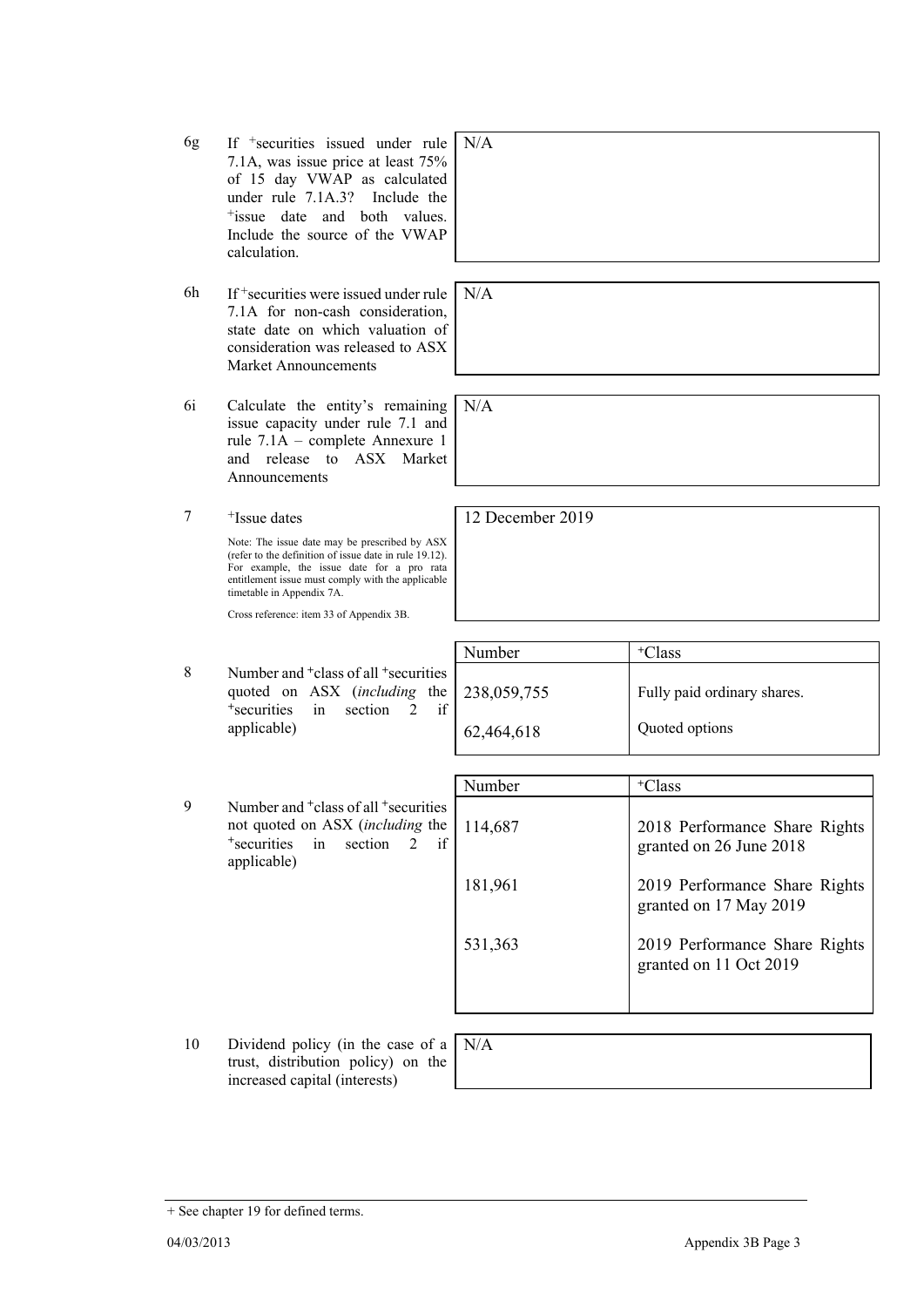### Part 2 - Pro rata issue

| 11 | Is security holder approval required?                                                                                       |  |
|----|-----------------------------------------------------------------------------------------------------------------------------|--|
| 12 | Is the issue renounceable or non-<br>renounceable?                                                                          |  |
| 13 | Ratio in which the <sup>+</sup> securities will be<br>offered                                                               |  |
| 14 | <sup>+</sup> Class of <sup>+</sup> securities to which the<br>offer relates                                                 |  |
| 15 | <sup>+</sup> Record<br>determine<br>date<br>to<br>entitlements                                                              |  |
| 16 | Will holdings on different registers<br>(or subregisters) be aggregated for<br>calculating entitlements?                    |  |
| 17 | Policy for deciding entitlements in<br>relation to fractions                                                                |  |
| 18 | Names of countries in which the<br>entity has security holders who will<br>not be sent new offer documents                  |  |
|    | Note: Security holders must be told how their<br>entitlements are to be dealt with.<br>Cross reference: rule 7.7.           |  |
|    |                                                                                                                             |  |
| 19 | of<br>Closing<br>date<br>for<br>receipt<br>acceptances or renunciations                                                     |  |
| 20 | Names of any underwriters                                                                                                   |  |
| 21 | Amount of any underwriting fee or<br>commission                                                                             |  |
| 22 | Names of any brokers to the issue                                                                                           |  |
| 23 | Fee or commission payable to the<br>broker to the issue                                                                     |  |
| 24 | Amount of any handling fee payable<br>to brokers who lodge acceptances or<br>renunciations on behalf of security<br>holders |  |
| 25 | If the issue is contingent on security<br>holders' approval, the date of the<br>meeting                                     |  |
| 26 | Date entitlement and acceptance<br>form and offer documents will be<br>sent to persons entitled                             |  |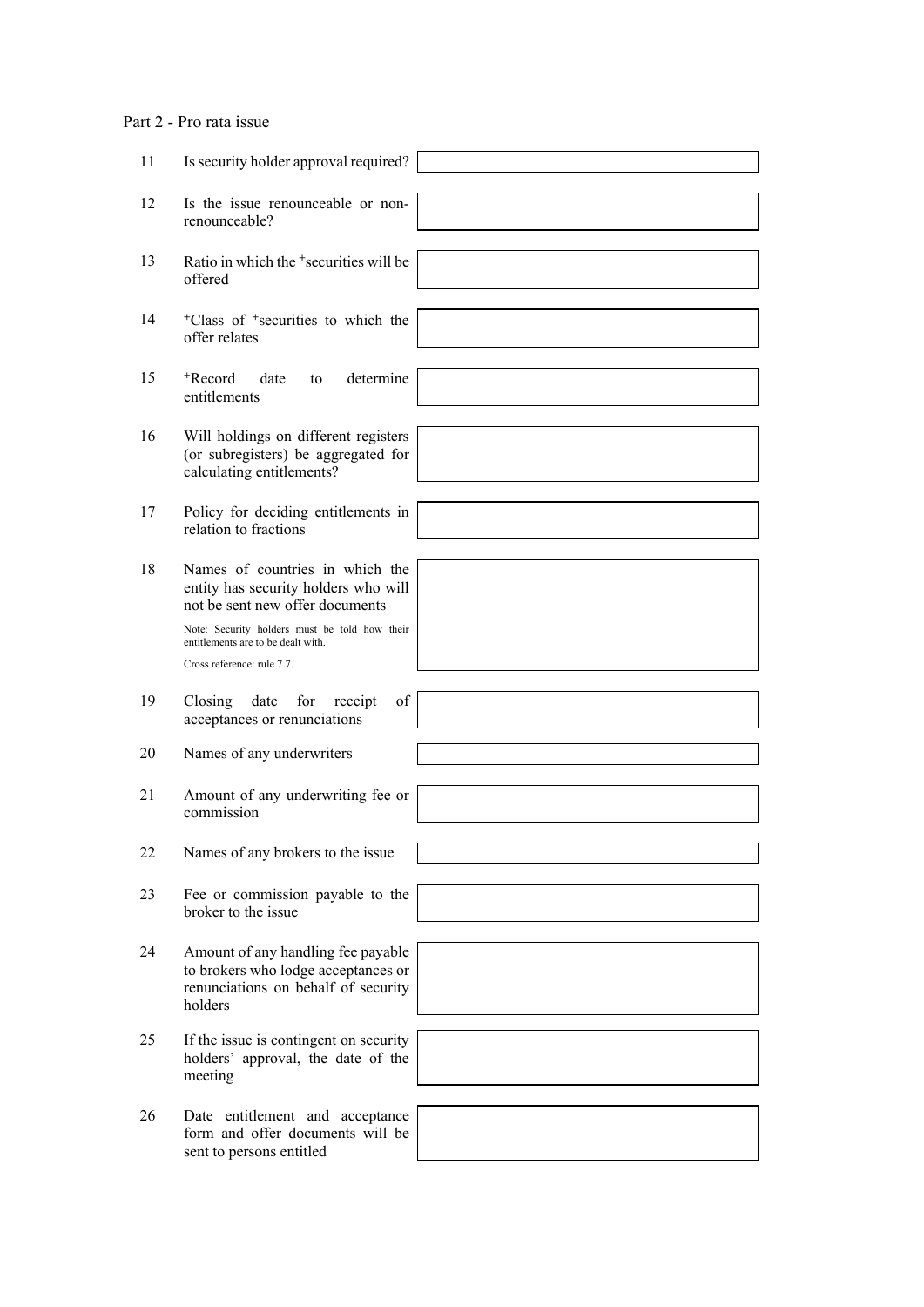| 27 | If the entity has issued options, and |
|----|---------------------------------------|
|    | the terms entitle option holders to   |
|    | participate on exercise, the date on  |
|    | which notices will be sent to option  |
|    | holders                               |

- 28 Date rights trading will begin (if applicable)
- 29 Date rights trading will end (if applicable)
- 30 How do security holders sell their entitlements *in full* through a broker?
- 31 How do security holders sell *part* of their entitlements through a broker and accept for the balance?
- 32 How do security holders dispose of their entitlements (except by sale through a broker)?

33 +Issue date

## **Part 3 - Quotation of securities**

*You need only complete this section if you are applying for quotation of securities* 

- 34 Type of <sup>+</sup>securities (*tick one*)
- (a)  $\sqrt{\phantom{a}}$  +Securities described in Part 1
- (b)  $\Box$  All other  $\ddagger$  securities

Example: restricted securities at the end of the escrowed period, partly paid securities that become fully paid, employee incentive share securities when restriction ends, securities issued on expiry or conversion of convertible securities

### **Entities that have ticked box 34(a)**

#### **Additional securities forming a new class of securities**

*Tick to indicate you are providing the information or documents*

- 
- 35 If the +securities are +equity securities, the names of the 20 largest holders of the additional <sup>+</sup>securities, and the number and percentage of additional <sup>+</sup>securities held by those holders
- 36 If the <sup>+</sup>securities are <sup>+</sup>equity securities, a distribution schedule of the additional +securities setting out the number of holders in the categories

<sup>+</sup> See chapter 19 for defined terms.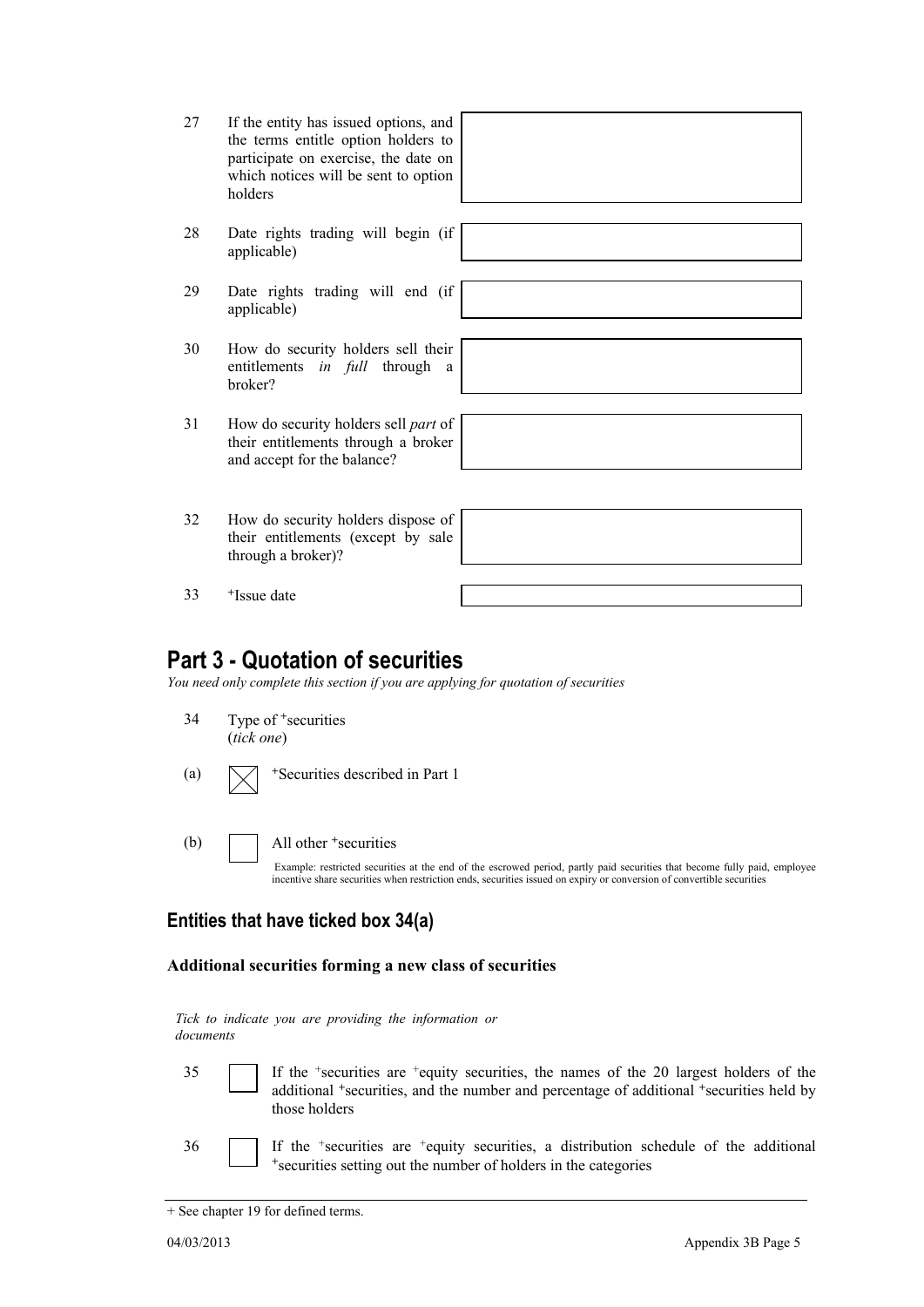1 - 1,000 1,001 - 5,000 5,001 - 10,000 10,001 - 100,000 100,001 and over

37 A copy of any trust deed for the additional +securities

#### **Entities that have ticked box 34(b)**

- 38 Number of +securities for which <sup>+</sup>quotation is sought
- 39 +Class of +securities for which quotation is sought
- 40 Do the <sup>+</sup>securities rank equally in all respects from the +issue date with an existing <sup>+</sup>class of quoted <sup>+</sup>securities?

If the additional <sup>+</sup>securities do not rank equally, please state:

- the date from which they do
- the extent to which they participate for the next dividend, (in the case of a trust, distribution) or interest payment
- the extent to which they do not rank equally, other than in relation to the next dividend, distribution or interest payment
- 41 Reason for request for quotation now Example: In the case of restricted securities, end of restriction period

(if issued upon conversion of another <sup>+</sup>security, clearly identify that other <sup>+</sup>security)

42 Number and <sup>+</sup>class of all <sup>+</sup>securities quoted on ASX (*including* the <sup>+</sup>securities in clause 38)



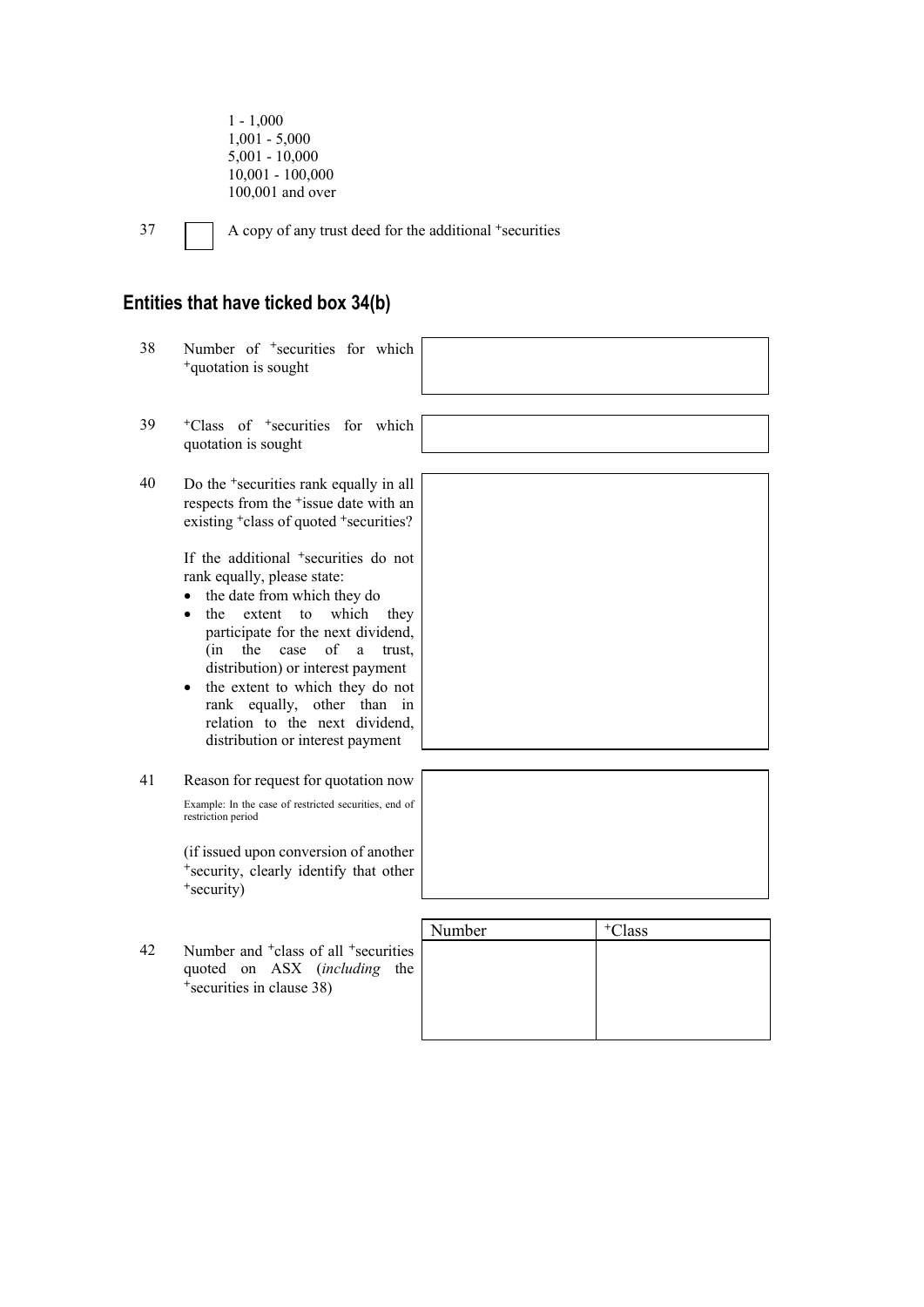#### **Quotation agreement**

- <sup>1</sup> <sup>+</sup>Quotation of our additional <sup>+</sup>securities is in ASX's absolute discretion. ASX may quote the +securities on any conditions it decides.
- 2 We warrant the following to ASX.
	- The issue of the <sup>+</sup>securities to be quoted complies with the law and is not for an illegal purpose.
	- There is no reason why those +securities should not be granted +quotation.
	- An offer of the <sup>+</sup>securities for sale within 12 months after their issue will not require disclosure under section 707(3) or section 1012C(6) of the Corporations Act.

Note: An entity may need to obtain appropriate warranties from subscribers for the securities in order to be able to give this warranty

- Section 724 or section 1016E of the Corporations Act does not apply to any applications received by us in relation to any +securities to be quoted and that no-one has any right to return any +securities to be quoted under sections 737, 738 or 1016F of the Corporations Act at the time that we request that the +securities be quoted.
- If we are a trust, we warrant that no person has the right to return the <sup>+</sup>securities to be quoted under section 1019B of the Corporations Act at the time that we request that the +securities be quoted.
- 3 We will indemnify ASX to the fullest extent permitted by law in respect of any claim, action or expense arising from or connected with any breach of the warranties in this agreement.
- 4 We give ASX the information and documents required by this form. If any information or document is not available now, we will give it to ASX before <sup>+</sup>quotation of the +securities begins. We acknowledge that ASX is relying on the information and documents. We warrant that they are (will be) true and complete.

Sign here: ............................................................ Date: 12 December 2019

 (Company secretary) MARK PITTS

Print name: .........................................................

 $-$ 

<sup>+</sup> See chapter 19 for defined terms.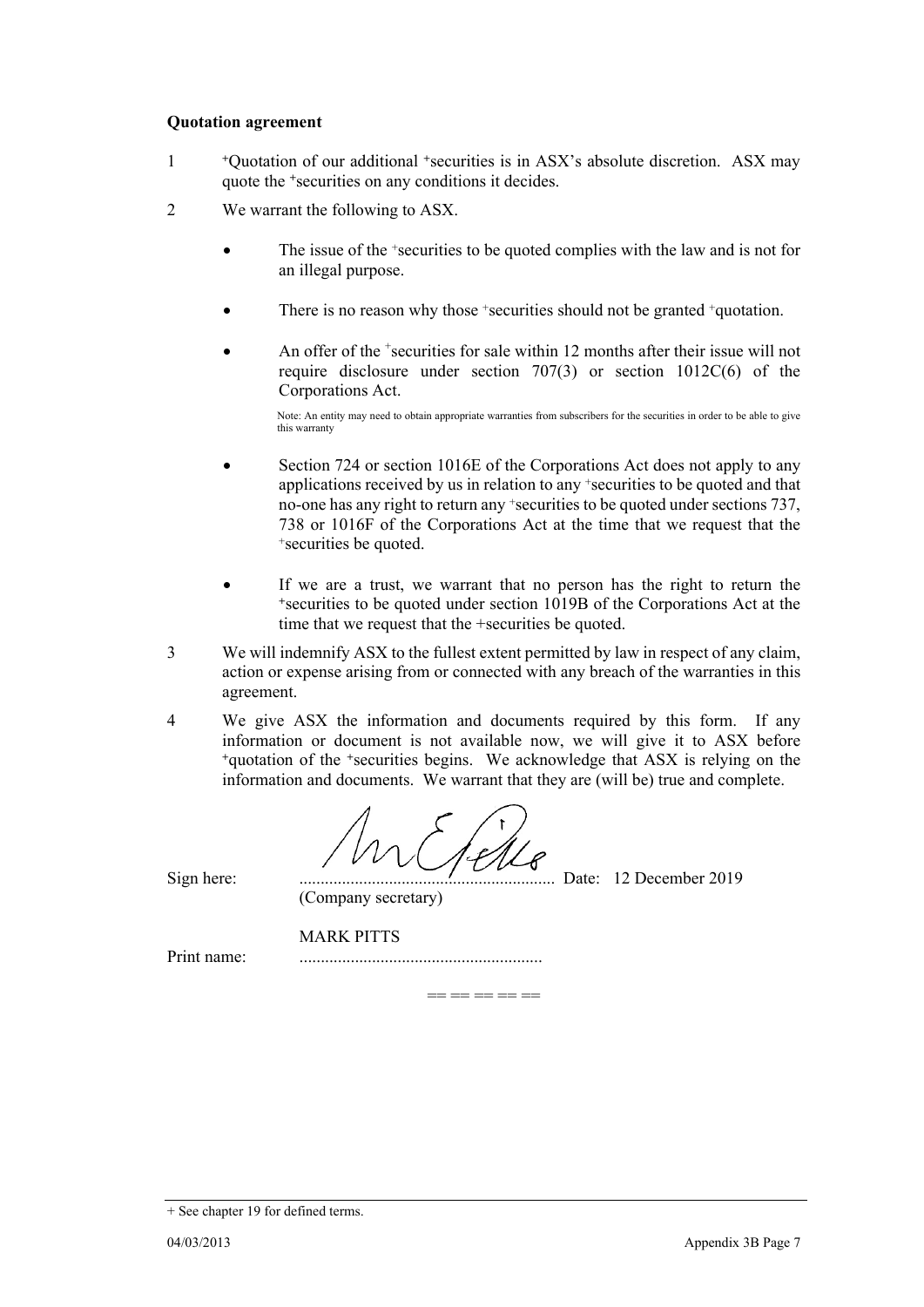# **Appendix 3B – Annexure 1**

# **Calculation of placement capacity under rule 7.1 and rule 7.1A for eligible entities**

Introduced 01/08/12 Amended 04/03/13

## **Part 1**

| Rule 7.1 – Issues exceeding 15% of capital                                                                                                                                                                                                                                                                                                   |     |  |
|----------------------------------------------------------------------------------------------------------------------------------------------------------------------------------------------------------------------------------------------------------------------------------------------------------------------------------------------|-----|--|
| Step 1: Calculate "A", the base figure from which the placement<br>capacity is calculated                                                                                                                                                                                                                                                    |     |  |
| <b>Insert</b> number of fully paid <sup>+</sup> ordinary<br>securities on issue 12 months before the<br>*issue date or date of agreement to issue                                                                                                                                                                                            | N/A |  |
| Add the following:                                                                                                                                                                                                                                                                                                                           |     |  |
| Number of fully paid +ordinary<br>securities issued in that 12 month<br>period under an exception in rule 7.2                                                                                                                                                                                                                                |     |  |
| Number of fully paid +ordinary<br>$\bullet$<br>securities issued in that 12 month<br>period with shareholder approval                                                                                                                                                                                                                        |     |  |
| Number of partly paid +ordinary<br>$\bullet$<br>securities that became fully paid in that<br>12 month period                                                                                                                                                                                                                                 |     |  |
| Note:<br>Include only ordinary securities here -<br>other classes of equity securities<br>cannot be added<br>Include here (if applicable) the<br>$\bullet$<br>securities the subject of the Appendix<br>3B to which this form is annexed<br>It may be useful to set out issues of<br>securities on different dates as<br>separate line items |     |  |
| <b>Subtract</b> the number of fully paid<br>*ordinary securities cancelled during that<br>12 month period                                                                                                                                                                                                                                    |     |  |
| "А"                                                                                                                                                                                                                                                                                                                                          |     |  |

| Step 2: Calculate 15% of "A" |                                      |
|------------------------------|--------------------------------------|
| "B"                          | 0.15                                 |
|                              | [Note: this value cannot be changed] |
| <b>Multiply</b> "A" by 0.15  |                                      |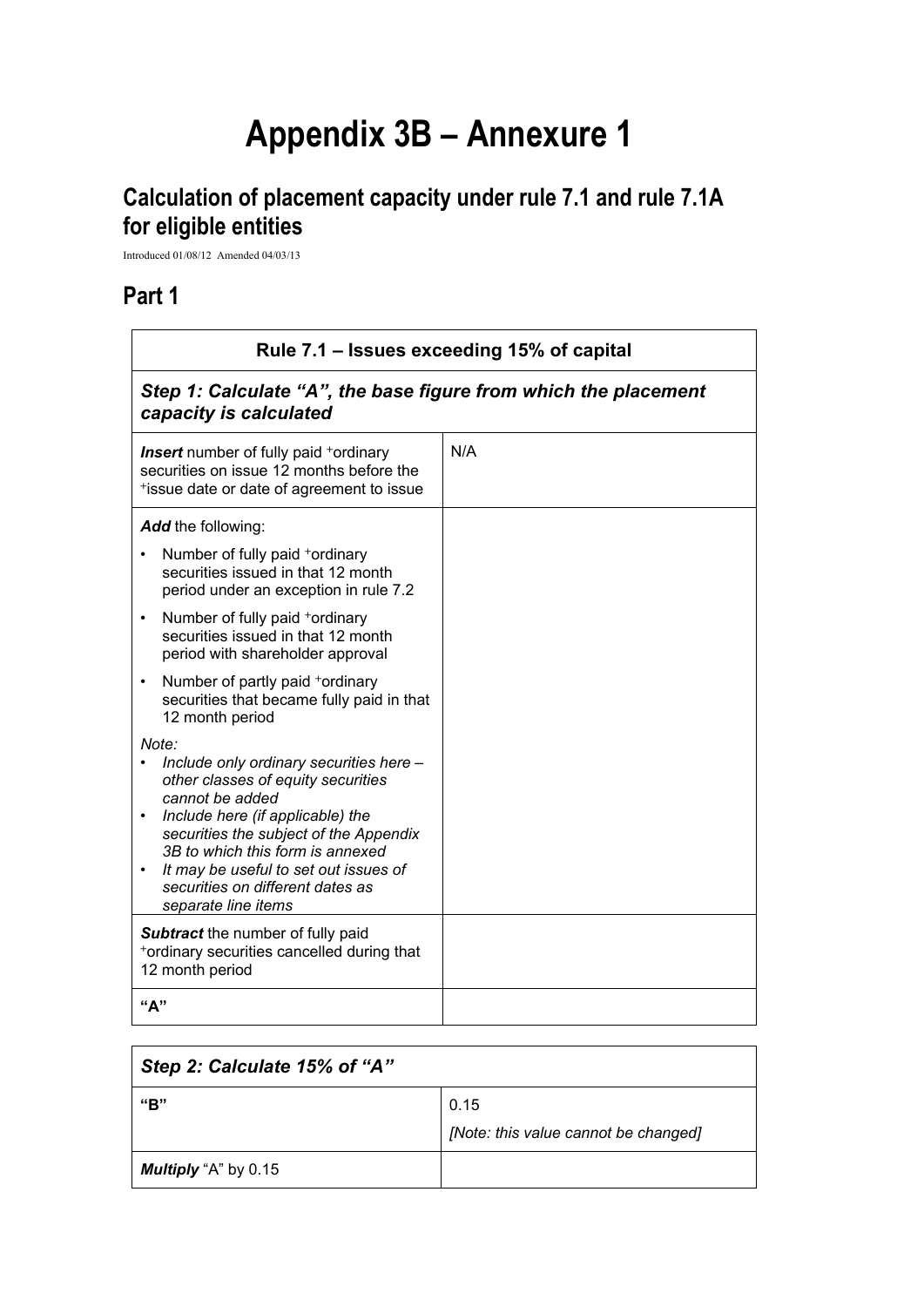| Step 3: Calculate "C", the amount of placement capacity under rule<br>7.1 that has already been used                                                                                                                                                                                                                                |                                                                    |  |
|-------------------------------------------------------------------------------------------------------------------------------------------------------------------------------------------------------------------------------------------------------------------------------------------------------------------------------------|--------------------------------------------------------------------|--|
| <b>Insert</b> number of <sup>+</sup> equity securities issued<br>or agreed to be issued in that 12 month<br>period not counting those issued:                                                                                                                                                                                       |                                                                    |  |
| Under an exception in rule 7.2                                                                                                                                                                                                                                                                                                      |                                                                    |  |
| Under rule 7.1A                                                                                                                                                                                                                                                                                                                     |                                                                    |  |
| With security holder approval under<br>rule 7.1 or rule 7.4                                                                                                                                                                                                                                                                         |                                                                    |  |
| Note:<br>This applies to equity securities, unless<br>specifically excluded - not just ordinary<br>securities<br>Include here (if applicable) the<br>securities the subject of the Appendix<br>3B to which this form is annexed<br>It may be useful to set out issues of<br>securities on different dates as<br>separate line items |                                                                    |  |
| "C"                                                                                                                                                                                                                                                                                                                                 |                                                                    |  |
| Step 4: Subtract "C" from ["A" x "B"] to calculate remaining<br>placement capacity under rule 7.1                                                                                                                                                                                                                                   |                                                                    |  |
| "A" x 0.15                                                                                                                                                                                                                                                                                                                          |                                                                    |  |
| Note: number must be same as shown in<br>Step 2                                                                                                                                                                                                                                                                                     |                                                                    |  |
| Subtract "C"                                                                                                                                                                                                                                                                                                                        |                                                                    |  |
| Note: number must be same as shown in<br>Step 3                                                                                                                                                                                                                                                                                     |                                                                    |  |
| <b>Total</b> ["A" $\times$ 0.15] – "C"                                                                                                                                                                                                                                                                                              | N/A                                                                |  |
|                                                                                                                                                                                                                                                                                                                                     | [Note: this is the remaining placement<br>capacity under rule 7.1] |  |

<sup>+</sup> See chapter 19 for defined terms.